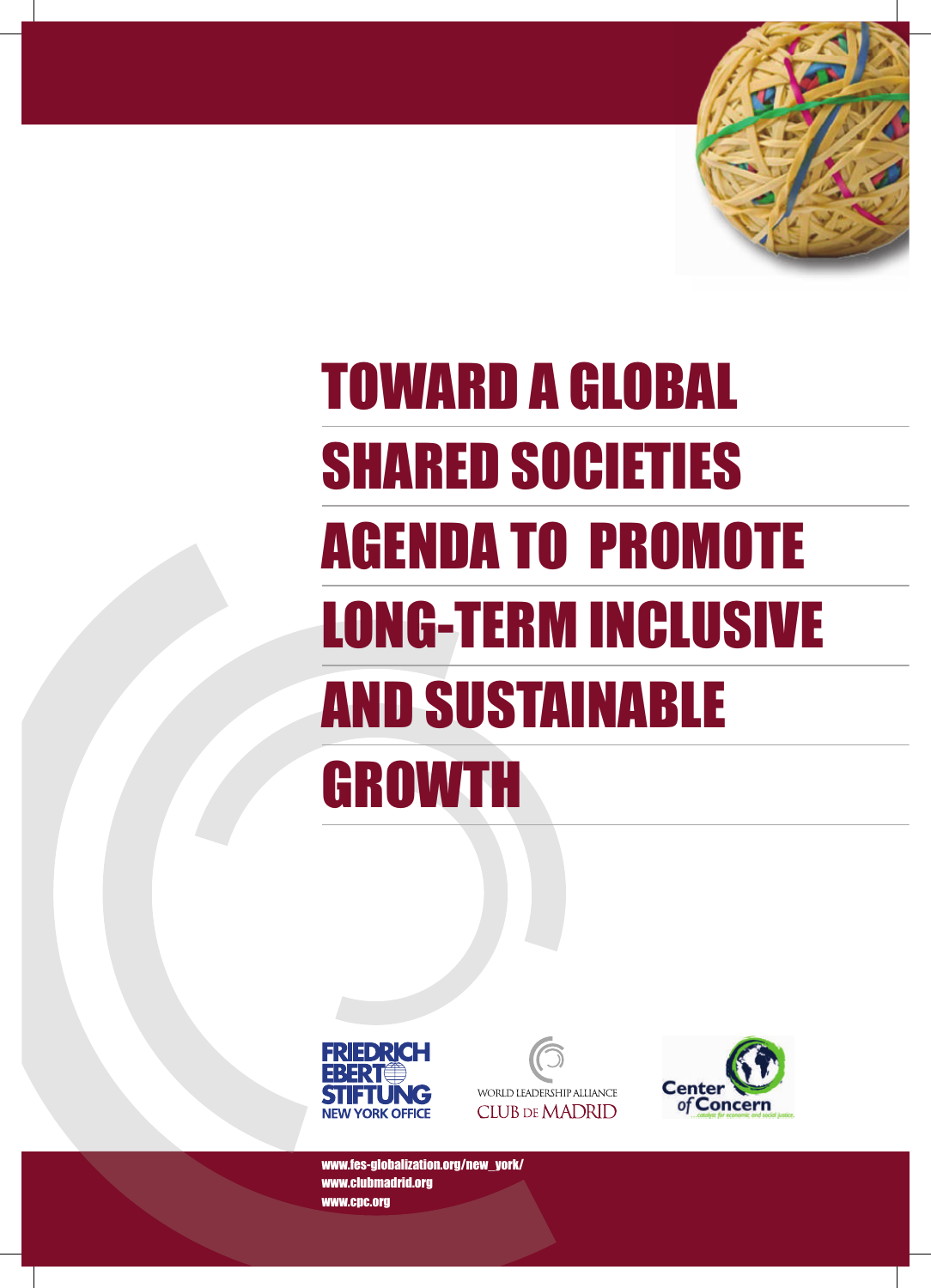

## Toward A Global Shared Societies Agenda to Promote Long-Term Inclusive and Sustainable Growth

#### **The Concept of Shared Societies**

The working definition of Shared Societies used here is based on an approach to social inclusion developed and adopted by the Club de Madrid. It is defined as a society based on equity, where each and every person, including those from all the identity groups that make up the society, feels at home, feels that they belong, that they can play a full part in that society and, at the same time, fulfill themselves. A Shared Society can be understood as one in which individuals share an equal capacity to participate in economic, political and social opportunities regardless of their religion, ethnic or linguistic group, and where as a consequence relations between groups are peaceful.

There is, correctly, a growing concern about current levels of overall inequality and their negative impact on economic performance. Equally Shared Societies are not only inherent desirable but they too offer an economic dividend. Shared Societies may offer more certainty for investors; less transaction costs for entrepreneurial activity; facilitate greater domestic resource mobilization for governments; ensure a more sensitive and sustainable approach to resource exploitation and development as a result of greater public involvement; and improve creativity, productivity and overall human wellbeing. The costs of social divisions, and of missing out on the Shared Society dividend may be significant and the ultimate consequences for the sustainability of human economic and social life, devastating.

The following proposals address the question of what policy options provide the best opportunities to encourage greater equality, inclusion and sharing and thereby facilitate the creation of a more effective, efficient and sustainable economic system. They were developed during a seminar in Washington on 22 April 2012 in the context of the Spring meetings of the IMF/World Bank in which representatives of the following organizations took part: Asian Development Bank, G20 Mexican Presidency, International Labour Organization, International Monetary Fund (IMF), International Trade Union Confederation, Organisation for Economic Co-operation and Development, UN Children's Fund, UN-Department of Economic and Social Affairs, UN Development Programme, UN Regional Commissions (ECLAC and ESCWA), UN Women and World Bank.

#### **Objective of a Global Shared Societies Agenda**

- 1. To create agreement that the social dimension should become an integral part of macroeconomic and financial policy-making through the application of robust economic and social policies that are complementary and mutually reinforcing and promote sustainable and inclusive societies.
- 2. To create consensus that policies should be audited by those issuing and implementing them in respect to their contribution to a Global Shared Societies Agenda.
- 3. To enable phased implementation of the Global Shared Societies Agenda on national, regional and global levels, thus contributing to the reduction of excessive inequality and the promotion of social cohesion in the interest of shared global stability and prosperity.

#### **Assumptions**

- There should not be a boundary between economic and social policy.
- A Global Shared Societies Agenda is focused on promoting a long-term sustainable and inclusive growth process and as such contributes to overall national wellbeing and economic progress.
- Long-term sustainable and inclusive growth takes place in an era of greater volatility in the global economic system than previously, so planning for systemic shocks must be a part of the overall outlook. A Global Shared Societies Agenda should act as an automatic stabilizer in response to crises and protects people.
- Shared Societies reduce the threats to political systems arising from inequality and exclusion from participation in society.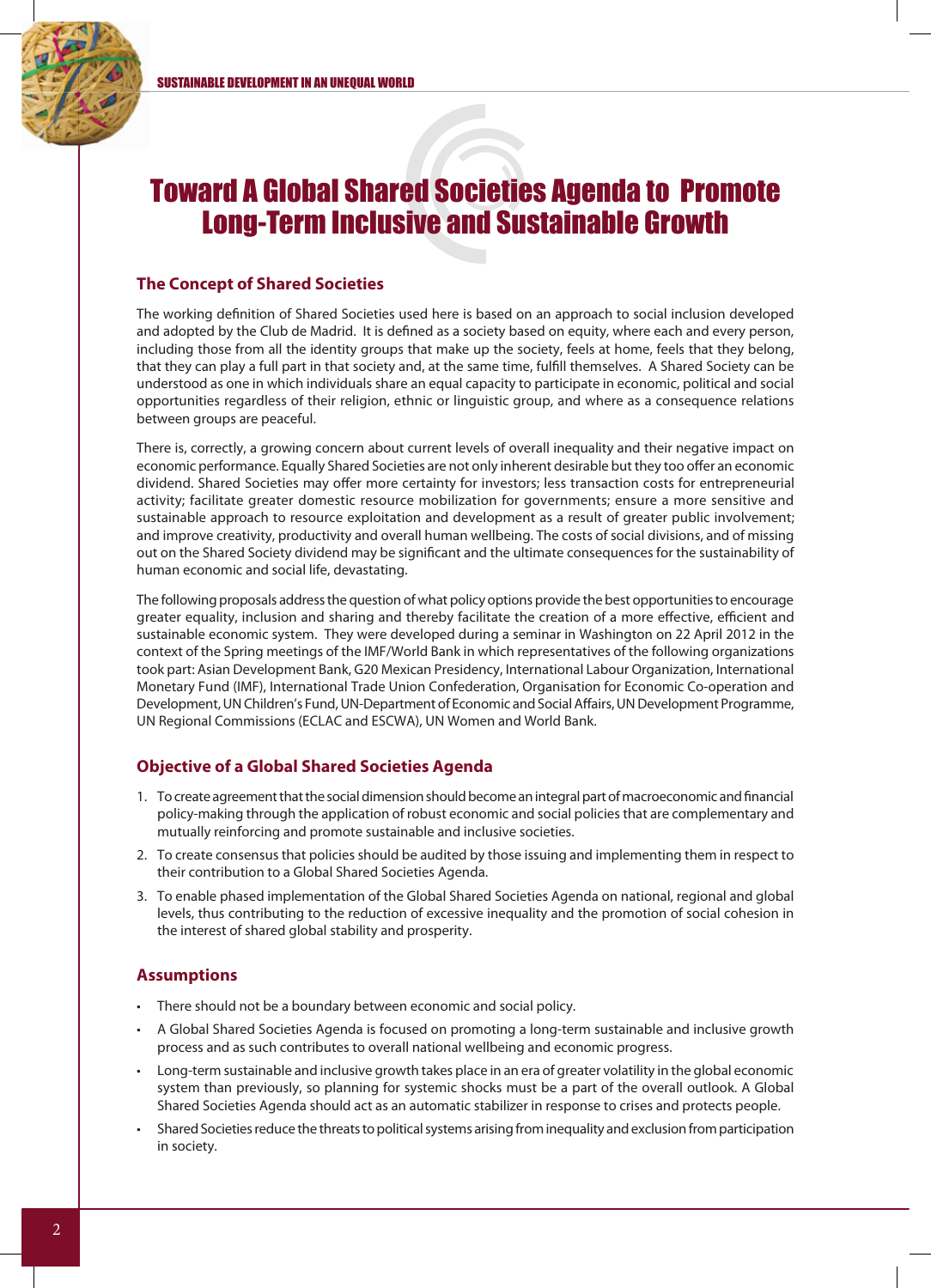

• Forging a shared society is the responsibility of every government, together with local authorities, civil society organizations/non-governmental organizations (CSOs/NGOs), and relevant social partners, and every intergovernmental institution has a responsibility to encourage and support national efforts.

#### **Requirements**

- Shared Societies require transparent governance and better coordination and coherence between national, regional and global institutions, including financial institutions.
- They also require an agreed vision of the goal of a Shared Society and specific criteria by which progress towards that vision can be assessed.

*In support of a Shared Societies agenda, we recommend action in the following policy areas:*

#### **National**

- Public expenditure policy
- **Taxation**
- Monetary policy
- Social protection
- **Education and Health**
- **Labor market institutions**
- Gender Mainstreaming, including Women's Empowerment
- Economic decision-making/transparency & accountability/voice and participation
- **Indicators**

#### **Global and Regional**

- • International monetary system
- Sovereign debt restructuring
- International tax cooperation
- Financial and macroeconomic regulation and supervision

#### **NATIONAL**

National economic policies that support a Shared Societies Agenda will limit inequality; guarantee fair and equitable access to resources, knowledge and opportunities; combat poverty; tackle exclusion and underdevelopment in peripheral areas and among marginalized minority communities; design austerity measures when required so that they target those most able to bear them and not those least able to resist, and as a result ensure that all members of society can play a full and valuable role in the economy as producers, consumers and tax payers. Specific policies can be implemented in each policy area.

#### **Public Expenditure Policy**

The composition of public expenditures should be guided by the support each item provides to strengthen the productive capacities of an economy and to reduce inequality.

Implementing well-designed cash transfers that tackle poverty and reduce inequality, and investing in social sectors such as health, education and social security are needed for a shared society as well as to reduce disparities that create conflict.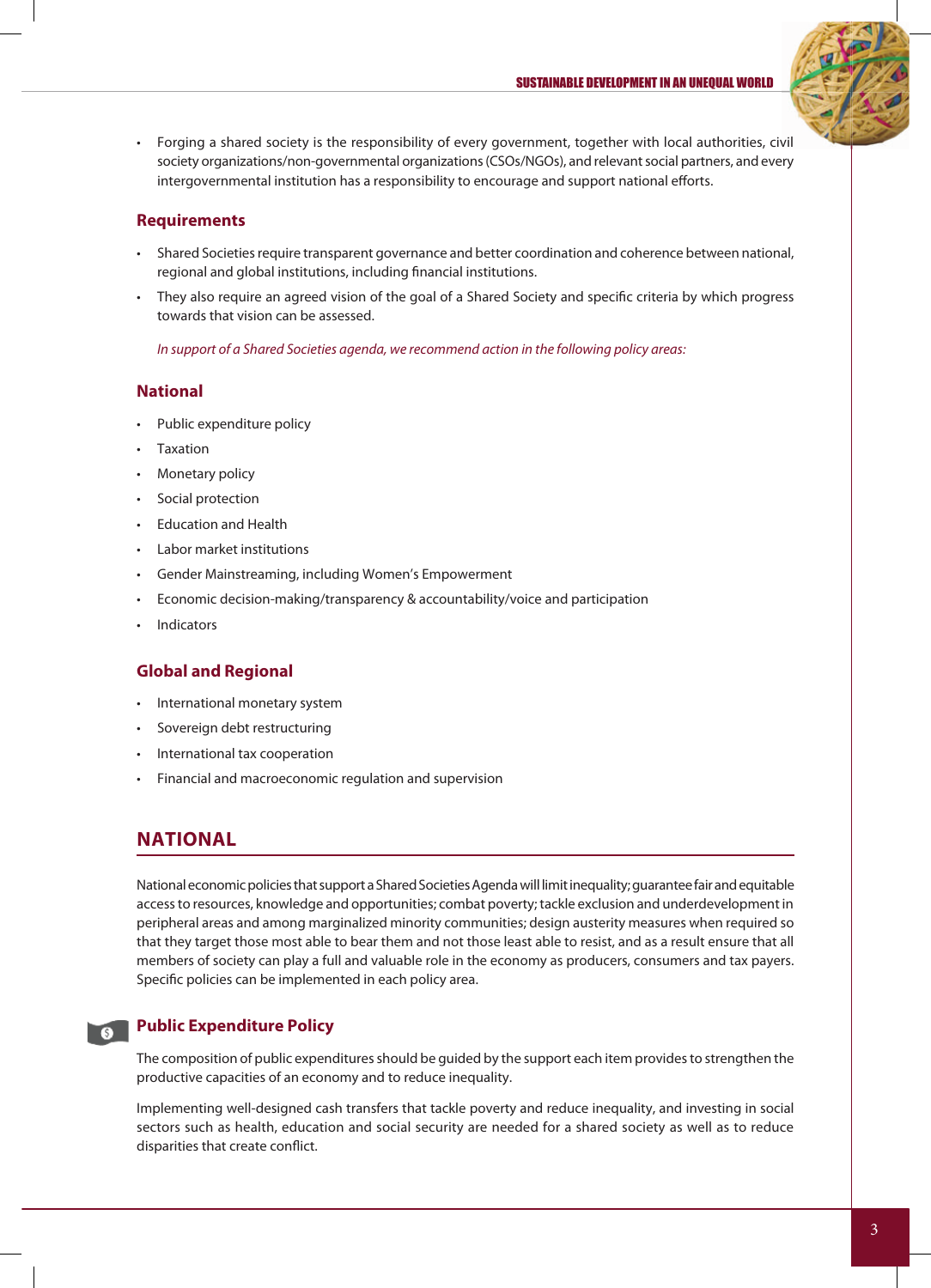#### SUSTAINABLE DEVELOPMENT IN AN UNEQUAL WORLD

#### *Political action should be taken on the following:*

- Ensure that appropriate levels of public investment spending are maintained.
- Assess the impact and desirability of specific subsidies and where deemed necessary (especially food and energy) ensure that they do not provide perverse incentives.
- • Target transfers in cash and kind to reduce excessive inequality and protect the vulnerable.
- Ensure that public expenditures are efficient.
- Assess the differential impacts of current and proposed expenditure policies on each group within society and each geographical area, in order to achieve greater economic and social inclusion.
- Support employment-intensive activities that enhance sustainability, such as investments in renewable energy and energy efficiency.
- Provide incentives and support for small and medium enterprises (SMEs).
- Ensure the representation of all groups of society in a transparent and accountable budget process.



#### **Taxation**

Taxation policies which are progressive will reduce high levels of inequality, which are not compatible with Shared Societies. Taxes should be collected transparently and efficiently. Broadening the tax base is important to ensure equity and to secure adequate funds for implementing necessary policies and so that there is a high level of tax compliance.

#### *Political action should be taken on the following:*

- • Tax rates on capital income and other sources of income should be equal.
- Taxation should be progressive.
- Provide support to improve tax administrations where they are weak. Consumption taxes are an easier alternative to administer although they can be regressive and therefore need to be structured properly so as not to hit the poor and marginalized groups unfairly.
- Developing countries that strongly rely on trade tariffs for revenue should explore options to diversify their revenue base, without precluding the role that such tariffs play as an important policy option in order to protect and support employment and productive capacities. However stronger economies need to act decisively and quickly to remove tariffs which unfairly disadvantage developing economies, while unnecessarily protecting sectors of their own economies.
- Taxation should give incentives for SMEs and other opportunities for employment creation and monitor the results.
- Broadening the tax base is important the informal economy needs to be included not only to increase revenue but to hasten the incorporation of the informal sector in the economy and stimulate a fiscal compact which encourages greater identification with state finances.
- The financial sector, which is under-taxed compared to other sectors in most countries, should contribute more tax revenue, including through financial transactions taxes.
- Tax regimes and collection mechanisms should be designed to avoid corruption.
- International tax cooperation is necessary to curb tax avoidance and evasion.

#### **Monetary Policy**

Monetary policies have, in recent decades, tended to target price stability and, more recently, a consensus is forming around its role in targeting financial stability. But looking at monetary policy from a Shared Societies perspective may call for tempering or trading off those targets with others such as employment, growth, exchange rates, distribution of income or financial inclusion, as the experience of some central banks illustrates. More discussion and research is needed, however, on what are the appropriate trade-offs, the most relevant targets or even the best ways to measure them in order to support Shared Societies.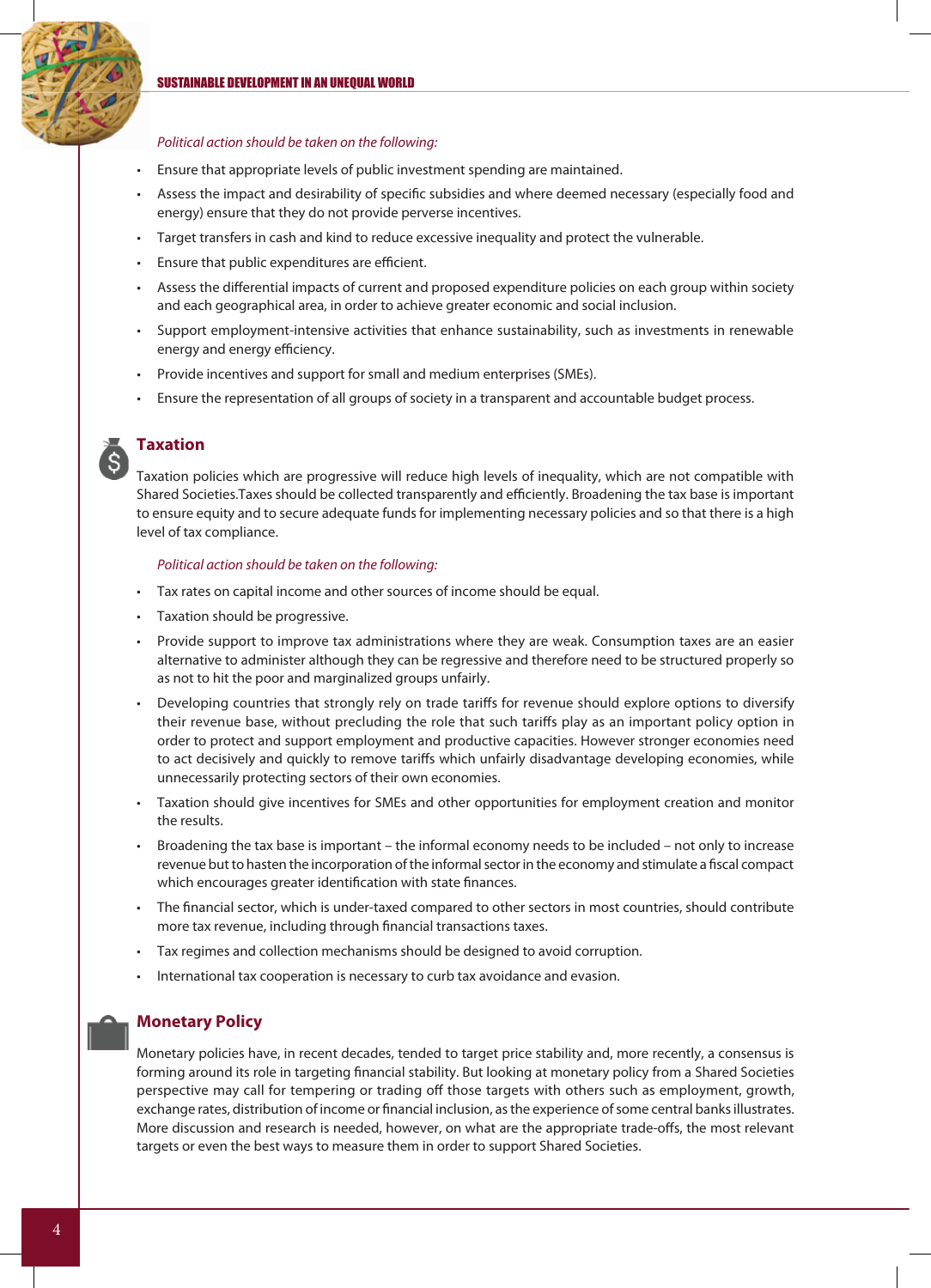

#### *Political action should be taken on the following:*

- Assess social dimensions of monetary policies and their impact on specific groups (for example the implications for the value of pensions and savings). These considerations should determine monetary policy design, acknowledging that the models for doing so will be contingent on social and economic contexts.
- Promote open debate and study of alternative monetary policy targets and their distributional impacts with a view to increase knowledge on the issues.
- Ensure strong and well-regulated systems for managing monetary policy.

#### **Social Protection**

Social protection structures are an integral part of a long-term sustainable growth policy that takes into account increased volatility in the global economic system and the consequent economic shocks that come from it. Social protection also serves as an automatic stabilizer in crises.

Individuals covered by social protection schemes are more secure and therefore more able to plan ahead and participate more fully in the economy. If conditionalities such as attendance by children at school or health clinics are included, they may offer additional benefits by equipping the next generation to play a full role in the economy.

The following principles for designing social protection floors enable the productive participation of all in the economy: 1) universality, 2) production of social benefits, and 3) flexibility to enable rapid deployment to identify those in temporary jeopardy and keep them from falling into long-term poverty or dependency.

Many poor economies already provide social protection systems and have demonstrated that they are affordable, but nonetheless more affluent economies should support and help to finance such programs.

*Political action should be taken on the promotion of, among others, the following, necessary components of social protection:*

- Establish, nationally and internationally, the basic components of a social protection system and determine the necessary level of provision required for individual countries.
- Identify an appropriate mix of cash transfers and provision in kind, including food based programs and provision of facilities and equipment to allow participation in training and employment.
- Programmes which include conditionalities must be designed, targeted and monitored carefully, or they will fail to reach those most in need either because they live in remote areas, they are not registered in national data or they belong to marginalized communities.



#### **Education and Health**

Beyond being necessary components of social protection, strong educational and health care systems are central to the very creation of Shared Societies, as quality education and health are prerequisites for meaningful participation in a Shared Society in order to achieve long-term sustainable growth. Resources are a necessary though not sufficient requirement for ensuring access to good and effective health and educational provision.

#### *Political action should be taken on the following:*

- • Protect spending on education and health services, even in times of budgetary constraints.
- Provide adequate access to training for personnel and ensure, perhaps with incentives, that well trained staff are available to all sections of the community, including the most remote regions of the country.
- Assess if services are provided in culturally sensitive ways so that all section of society including women feel able to avail of the provision.
- Establish monitoring systems, with international support where necessary, to check regional and identity group differentials in access to education and health services and correct imbalances.
- Use conditionalities in transfers as an incentive to participation in education and preventative health programs and monitor if the programs reach all sections of the community and if they have an impact on education and health outcomes.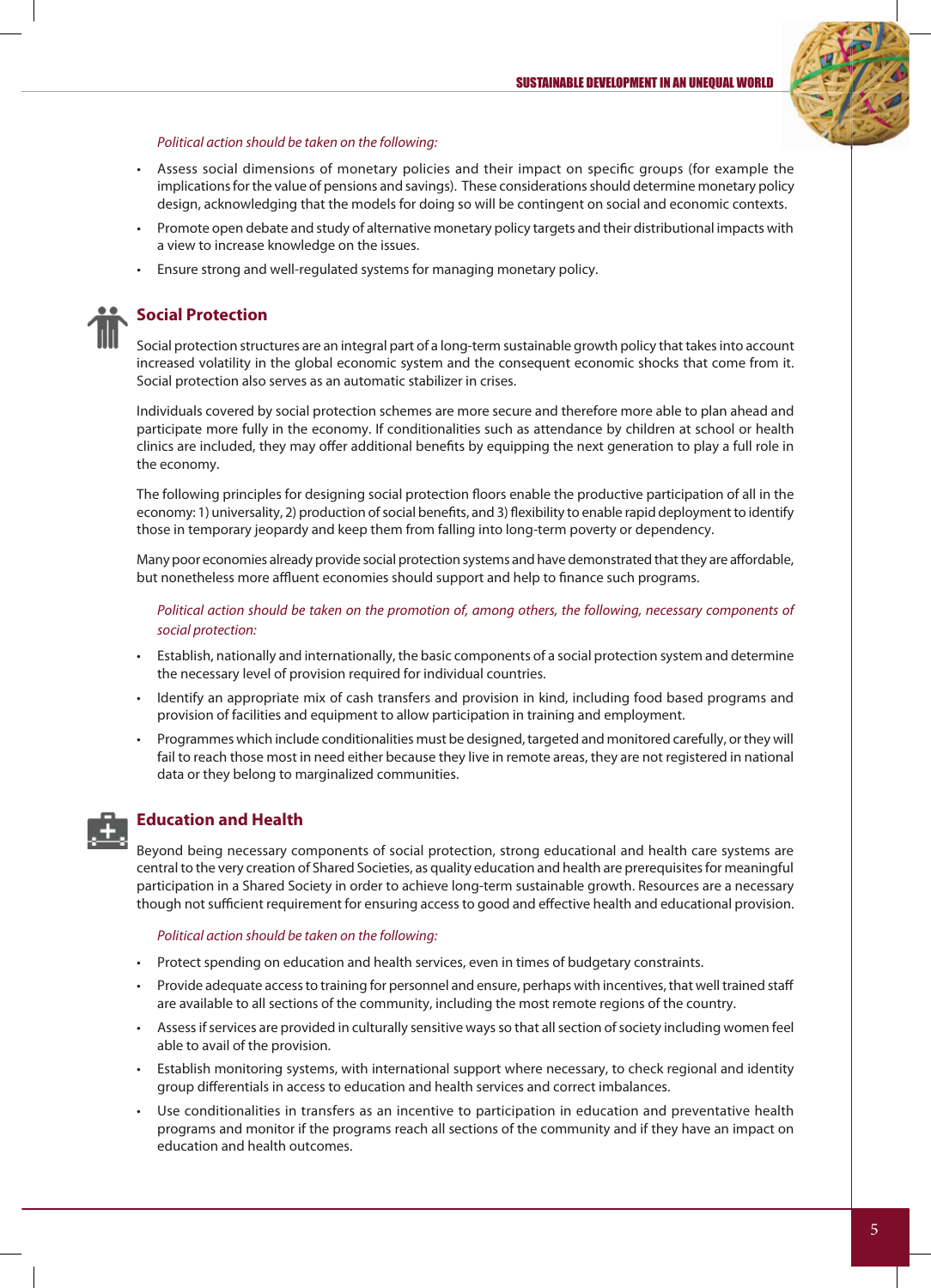#### **Labor Market Institutions**

Deregulated labor markets have weakened employment security provisions and taken away basic social protection (e.g. ineffective unemployment benefit systems), thus contributing to rising inequalities. Strong labor market institutions are necessary to redress the undesirable consequences of deregulated labor markets. As such, they support shared societies and help to prevent inequalities from developing.

#### *Political action should be taken on the following:*

- • Apply International Labor Standards appropriate to local circumstances.
- • Review and if necessary enhance anti discrimination laws to ensure equality of access to job opportunities and protection of those in employment.
- • Create or strengthen fair employment agencies to assess policy for its impact on employment transitions, job creation and decent work.
- Strengthen collective bargaining and trade union rights (freedom of association).
- Apply national —but not necessarily uniform— minimum wage systems.
- Strengthen social dialogue processes.

#### **Gender Mainstreaming and Women's Empowerment**

Ensuring the full and equal participation of women is not only necessary from a human rights perspective, but woman play a critical role in supporting their families and communities and thereby secure the economic benefits of shared societies. Therefore it is essential that policies ensure that the benefit of economic, political and social opportunities are available to all regardless of gender or sexual orientation.

#### *Political action should be taken on the following:*

- • End practices of gender-based exclusions from all sectors of economic participation, especially the job and assets markets.
- Wage-setting processes should include a commitment to end disparities between men and women, taking into account the cost of social reproduction and reproduction of the labor force.
- In embedding social indicators in macroeconomic and financial policy-making, a special effort is required to consider gender-disaggregated data and identify and overcome gender biases in data-gathering methodologies.

#### **Economic Decision-Making/Transparency & Accountability/Voice and Participation**

n n Noice and participation for all groups regardless of race, ethnicity, religion, gender, class or other group identity ensure that the interests of those groups are taken into account and that the kind of polices proposed here are more likely to be adopted. It limits the influence of vested interests that reject or dismiss the policies needed to overcome social division and marginalization of certain groups. It enhances the sense of recognition for individuals, an important dimension of the well-being fostered by Shared Societies. Voice and participation are necessary to foster a sense of ownership of public affairs and to arrive at broadly-accepted solutions to economic challenges faced by society. Ignoring and suppressing the views of all sections of the population has significant costs in the form of limiting potential contributions to economic life.

#### *Political action should be taken on the following:*

- Promote transparent audits of economic and social policies, with participation of the countries and people, followed by concrete commitments and action.
- Ensure accountability of leaders regarding the objectives of shared societies.
- Foster and invest in empowerment for all sectors to participate without conforming to a dominant culture.
- Increase the use of mechanisms, such as polls, consultations, town hall meetings and referenda as well as modern electronic media, that allow wider participation by the whole population.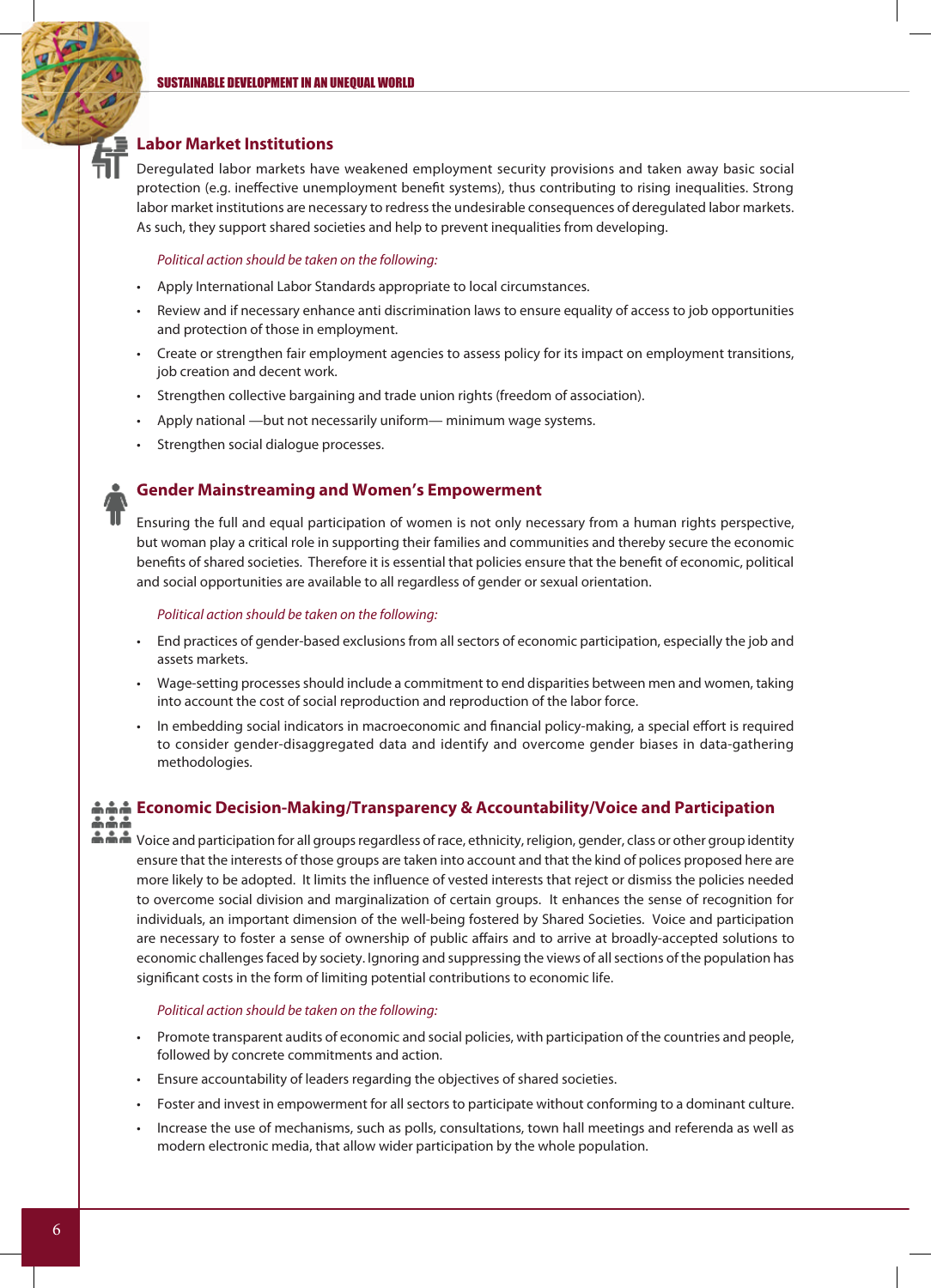#### SUSTAINABLE DEVELOPMENT IN AN UNEQUAL WORLD



#### **Indicators**

Social policy interventions require the expansion of the range of information available for decision-makers on macroeconomic and financial policy. Indicators on social cohesion and shared societies are relevant to evaluate macroeconomic and financial outcomes. Therefore, quantitative data on hard economic performance need to be weighed together with more qualitative measures such as levels of social capital, wellbeing and social trust to see how one can make more nuanced assessments of socio-economic development and produce improved decision-making. The fact that qualitative data is harder to collect than quantitative data does not make them less relevant and important in policy formulation and assessment processes.

*Examples of useful social indicators:*

- Global Peace Index
- Social Unrest Indicator
- Inclusive Growth (ADB uses 35 indicators to evaluate inclusive growth)
- Human Development Index
- Social Cohesion (OECD uses 5 indicators to evaluate social cohesion)
- Social Inclusion Index (The Council of the Americas has recently produced one for Latin America)

There are many other useful social indicators that should be listed.

#### *What useful social indicators should do:*

- Show trade-offs in political decision-making.
- Make policy choices clear.
- Create knowledge about shared societies.
- Demonstrate changes over time.
- Utilize data that is disaggregated and differentiated to household level.
- Be evaluated for their limitations (e.g. some countries in the Arab Region had very good pre-revolution human development indicators).

#### *Political action should be taken on the following:*

- • World Bank and UN, in collaboration with the IMF, should prioritize research for more meaningful indicators.
- Auditing systems should be developed to include these indicators in processes of policy development and negotiation of support from the World Bank and IMF.
- Surveillance procedures should include social indicators alongside the current emphasis on macroeconomic and financial indicators.

### **GLOBAL & REGIONAL**

The international monetary and financial frameworks should "do no harm" and support and encourage the appropriate national and regional policies leading to inclusion, stability and shared societies. The current approaches in all policy areas do not adequately take into account the social dimension. Incorporating a shared societies agenda into frameworks for policy development will significantly increase their potential to ensure global and regional financial systems that promote sustainable inclusive growth. The following areas need action:



#### **International Monetary System**

The international monetary system should support long-term sustainable growth through an enabling environment for full employment and countercyclical fiscal and monetary policies in all countries while avoiding contractionary biases.